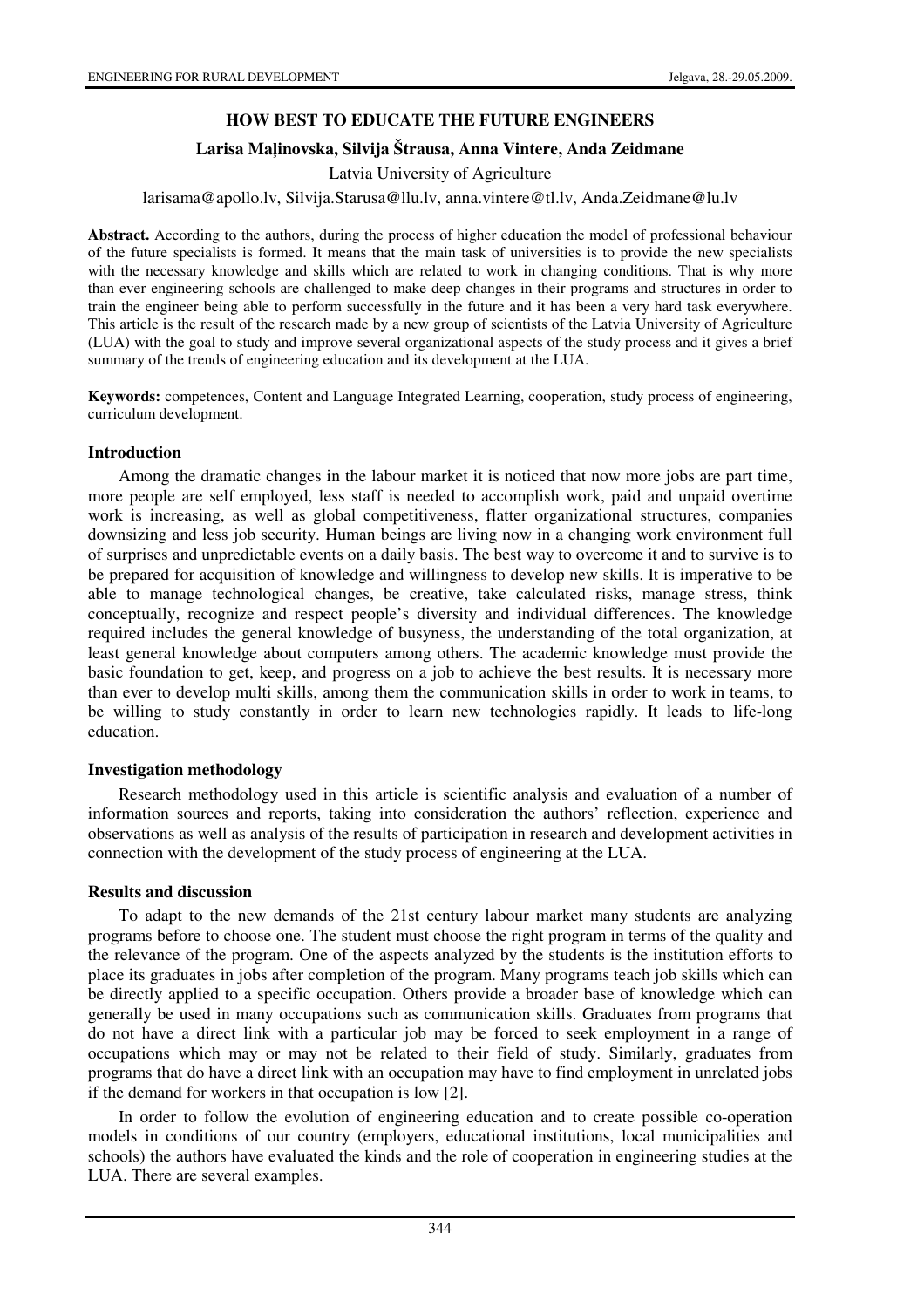Education of building engineers as well as any other professional education is based not only on the Law on Higher Education but also on the standard developed and accepted by a professional organization. In civil construction there are several such professional organizations, but the main of them are the Latvian Building Engineers Union and the Latvian Building Association. The greatest part of Latvian building companies is united in these organizations and they manage the local and the European market as well as the necessary level of professional education. In co-operation with these organizations the study plan for building engineers at the Latvia University of Agriculture is developed and implemented. Co-operation of the departments of the faculty with employers is based on collegiate relations. Professional building engineers are regularly involved in delivery of lectures and seminars, supervision and assessment of internship.

Professional field practice is very important in education of building engineers. In the period of time from 01.05.06 - 31.05.08 within the frame of the European Social Fund at the Department of Architecture and Building two projects were implemented on the improvement and development of the internship in Latvian building enterprises for the students studying in the program of higher professional education in engineering. The aim of the projects was to ensure possibilities and the necessary conditions for implementation of student internship before receiving the diploma in close co-operation of the administration of the building companies and designing organizations, teachers and methodists. It was especially important to prepare the internship supervisors – employees of the co-operation partners – workers of building companies and designing organizations who supplied the students with qualitative possibilities for on-job training and the necessary advisory services. For the internship supervisors the existing professional experience and competence as well as awareness of it are essential. In the seminars organized within the frame of the projects for the internship supervisors the most essential peculiarities that should be considered consulting and educating the students – trainees were stressed. Establishment of personal contacts between the teachers of the Latvia University of Agriculture and the internship supervisors was also promoted. Based on the recommendations of the internship supervisors the stages and the requirements of the internship were adjusted, and they had also an important role in supplementation and revising of the internship program, and methodical instructions for preparation of the internship report.

The experience obtained during the implementation of the mentioned projects shows that the students who have participated in the internship are assessed approvingly by the managers of the cooperation partners – building organizations and designing companies – offering further collaboration and possible work places for the future building engineers. Thus, the internship has a significant role in enhancing the competitiveness of the students. Nevertheless, ensuring of work placement to a large degree depends on the existing demand in the labour market. During the internship the managers of the building organizations and designing companies can personally get acquainted with the student – trainee, his/her professional and social competence, observe the work of the student on the building site organizing work and designing building constructions, assess his/her abilities in communication with colleagues and subordinated workers. The young specialists trained this way who are competent building engineers knowing the up-dated technologies, who are tended to co-operation in different situations and spheres of life, able to act and open to society are especially demanded for in building companies as well as in designing organizations. The deficit of young specialists can be particularly observed in regional towns and rural districts. In implementation of the projects, based on the previous contracts, co-operation partners were involved: the Latvian Association of Building Engineers and the Latvian Association of Builders, SIA "Kalnozols celtniecība", SIA "a222"; SIA "Zemgales tehnoloģiskais centrs", SIA "Skonto būve" and 25 more building companies. The co-operation partners who were involved in the projects gave invaluable investment in achievement of the set aims ensuring development of the internship supervisor competences (participating in educational seminars), the compliance of the internship content to the program (participating in organization and implementation of the internship) ensuring for the students a possibility to implement the aims and tasks of the internship as well as promoting the involvement of the internship supervisors in elaboration of the requirements and development of methodical materials.

An important form of co-operation is the link of the student scientific work (bachelor and master papers) with employers. Most of the themes are actual and related to topical problems in civil construction and overall in the state. Some examples: Characterisation of the element facade Schüco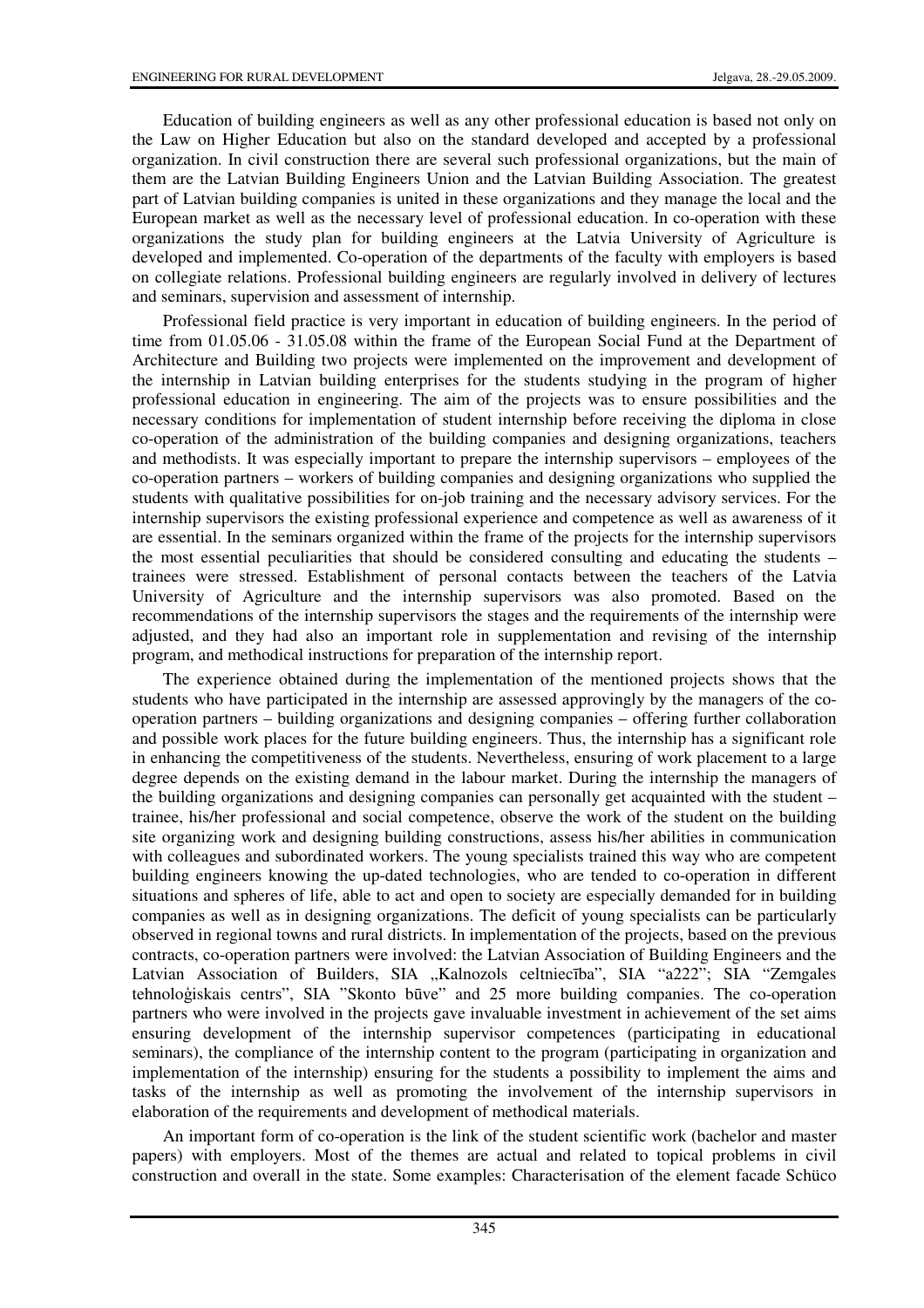Skyline and technical-economical comparison to S65 Schüco FW50+; production and application in construction of Keraterm blocks as ecologically clean building products; building construction price estimation problems and comparison of costs; NCC construction; G factor in constructions; comparison of LBN 201-96 " Fire security of buildings" and LBN 201-07 "Fire security of buildings".

At present energo efficiency is a very important issue in the country. This year at least 8 bachelor papers will be written in relation with the methods of energo audit and certification of buildings. It is planned to develop a special professional master program for acquisition and research of issues of energo efficiency. Co-operation with road building enterprises is also being developed for the needs of which the necessary specialists are trained by means of elective courses at the Faculty of Rural Engineers. All the mentioned measures guarantee a high level of theoretical education for the young building engineers as well as professional readiness for work satisfying the labour market demand.

The co-operation with employers embraces other directions. For example, several enquiries were carried out among the employers of the graduates from the Faculty of Engineering during the last five years with the aim to determine what competences are most necessary for the future engineers to be successful in their professional field. Considering the conditions in our country today it was not a surprise to discover that among the specific professional competences foreign language and crosscultural communication competences were mentioned. Besides, they were considered to be one of the most important ones by the employers and ranked high in the list of competences.

In order to train the future specialists in compliance with the requirements of the labour market in our country and the world, a necessity arose to change the process of studies in the way that the development of the mentioned competences is ensured in the sessions of the English language. It should be stressed that the students at the Latvia University of Agriculture are not taught the language as such, but professional English or English for special purposes. The terms that students acquire depend on the speciality the students are studying. At the Faculty of Engineering the students are learning the terms related to mechanization, auto transport, animal breeding, milking and milk farming, energetics etc. These terms are not taught separately but in the context of special texts. Also other teaching materials are used as foreign languages are taught with the aim to train the four basic skills – reading, speaking, writing and listening. As the students at the Faculty of Engineering are learning foreign languages only in the first year having two sessions per week, these sessions should be constructed in a way that the students can acquire most of the material that is offered by the teachers and that the competences necessary for engineers in their future professional life can be developed at most. It is not an easy task for the foreign language teachers. Nevertheless, it is possible to apply many different approaches and methods in foreign language teaching to achieve remarkable results.

Already starting from 2003 within the frame of the international, scientific Leonardo da Vinci project CLIL.AXIS (CLIL means Content and Language Integrated Learning) several experiments were started at the Faculty of Engineering to apply the methods that are offered by CLIL. The leading specialists of CLIL application in Europe David Marsh, Bruse Marsland and Kurt Stenberg in their book "Integrating Competences for Working Life" offer eight main methods that can be introduced through the application of CLIL in the process of studies. These methods are: affective learning, authenticity, autonomy or self-directed learning, co-operative learning or peer learning, experiential learning, learning styles, reading strategies and scenarios [7]. These methods are more closely described in the publication of the proceedings of the 6th international scientific conference of the Faculty of Engineering in 2007 [6]. The given methods can be successfully applied in foreign language teaching in co-operation with the teachers of special courses at the Faculty of Engineering.

As the application of the CLIL methods can be varied in different ways depending on what the knowledge of students and their competence level in foreign languages are, the teachers can choose the most appropriate ones for application of them in definite groups of students. There are no homogeneous groups even in full-time studies, but the knowledge of part-time students is often on a considerably lower level. The methods of CLIL allow for individual approach to every group and every student. Applying the methods of CLIL the ways in which the methodologies could be integrated should be considered when teaching through the additional language. This is a key feature of successful CLIL because it is not only curricular integration which you need to consider, but also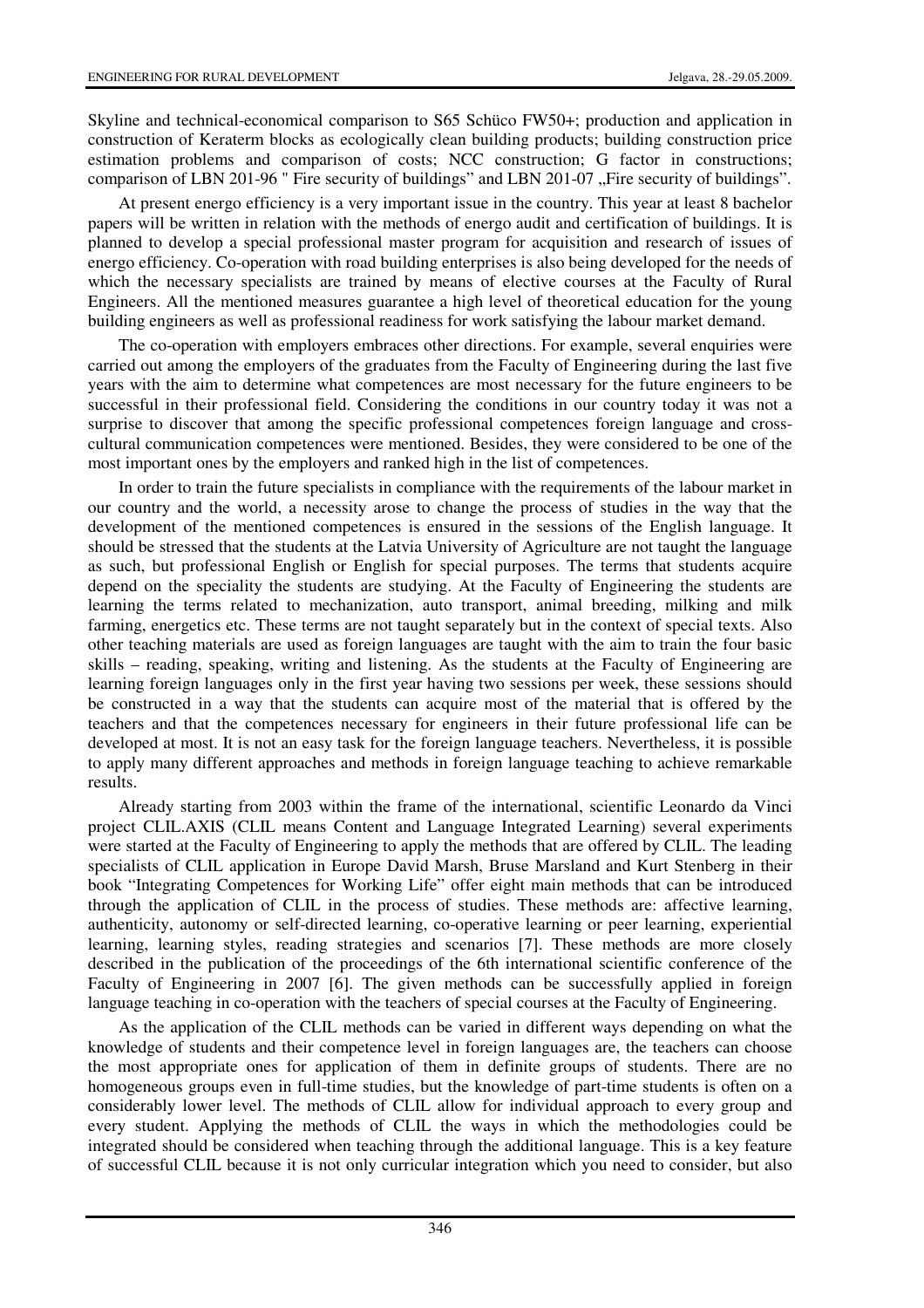how the methodologies you actually use in the learning context will become integrated to meet the different course objectives [7].

Another thing that should be taken into consideration is the motivation of the students as well as the teachers, both – foreign language and special course teachers – to participate in the process of studies applying the methods of CLIL. Introduction of CLIL will have an impact of the roles of the teachers as well as of the students in the process of studies. The roles, relationships and interaction will change. The students will be the final users of the knowledge acquired through learning applying the methods of CLIL, that is why they should be included in discussions about how to organize this kind of studies and what the best ways of their participation could be. In relation to the teachers "...the content and language teachers should make sure that they cooperate enough to have credibility in the eyes of the students. If all teachers, content and language, show that they share an interest in developing students' skills in the professional field then this is a good start. For this to happen, the content teacher should overtly show commitment to language and communication issues and the language teacher commitment to the subject" [7].

In order to motivate the students for application of CLIL in their studies the main point is that they understand the goals of this kind of learning. They should know that it will ensure them future perspectives with respect to employment and career development. They will have a possibility to learn in different ways that ensures more pleasant and interesting acquisition of the material that is taught, they will master the foreign language skills as well as they will acquire deeper knowledge in their special courses at the same time as the application of CLIL methods helps to understand the material more profoundly and comprehensively. Besides, these methods can be successfully used to develop team work competences that are very important for the future specialists in their professional life. The most essential outcomes of the application of the methods of CLIL are: improved motivation to learn both – the foreign language and the special courses as the inter-subject link is ensured in the best possible way, developed level of knowledge in both mentioned courses, experience in application of different methods of work, developed foreign language competences, developed team work competences and feedback for the teachers etc.

Speaking about the teachers, also their competences are improved and developed alongside with the competences of the students as they go through the same process. The teachers and the students are as if in the same boat having the same aims, using the same methods and getting the same results. Cooperation of the language teachers with the special course teachers not only improves the knowledge of the teachers but also establishes good, collegiate and friendly relations among the staff members. And the relations among the teachers and the students become more reliable and friendly what is another prerequisite for motivation to learn and co-operate.

Opinion of the term "engineering" is currently changing. Nowadays the latest findings define engineering as a creation of something new by using science and mathematics. For example, Accreditation Board of Engineering and Technology (ABET) define engineering as a profession connected with studies of mathematics and natural sciences, experience and practice that is applied to develop ways how to economically use the natural resources to facilitate the existence of the mankind. For that reason it is important to define the role of mathematics studies in engineering education and realize the necessary changes in mathematics study programs. It challenges both - engineering education in general and mathematics study curricula in particular as well as approaches used in teaching mathematics as a part of engineering. That is why during the years 2006 - 2008 the Department of Mathematics of the Latvia University of Agriculture introduced the ESF project "Modernization of Mathematics and Physics Studies at LUA". The project included various aspects of the study quality: improvement of educational programs, development of methodological materials, and modernization of material resources and cooperation of participants of the study process.

Improvement of educational programs included evaluation of the size, contents and competences of the current programs. The improvement of the programs was based on two principles: information and communication technologies (ICT) based approach (focus on use of mathematics when using ICT) and development of competences needed for the labour market. The most significant improvement in the basic study programs was practical computer classes that gave students an opportunity to improve the ICT usage. Expanded use of ICT during mathematics studies can be explained by availability to more mathematics software. In order to activate the practical use of mathematics knowledge and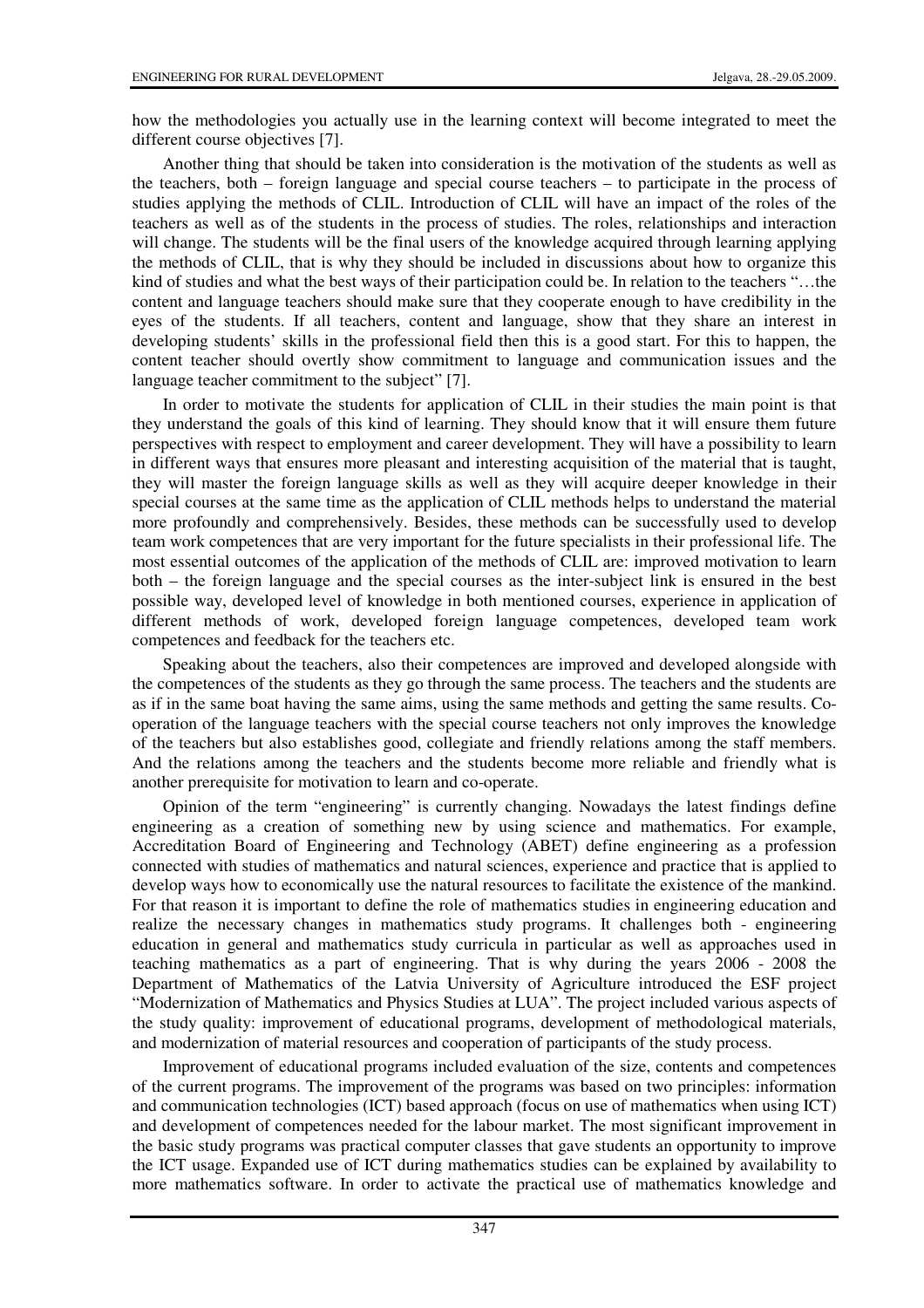competence in profession, within the project a number of higher level training programs were improved – *System Mathematic Modelling, Use of Mathematic Methods, Mathematic Modelling of Forest Stands*. These subjects mainly have been developed for learners of engineering.

In order to improve cooperation of the participants involved in education programs, program directors of the LUA participated as experts because they are in between all parties that are involved in the study process – students, lecturers and employers – as well as program directors are aware of the needs and objectives of a certain training program. Harmonization of the contents, time and output of training programs of mathematics and other subjects facilitates the quality of the study process. The program managers and the Deans of departments have regular training seminars in order to assess the changes and study the preferable emphasis.

How best to educate the next generation of engineers? Global changes in engineering require a new kind of engineers that is why it is crucially important to realize the necessary qualifications for the future engineers and **transform engineering education to development of engineering skills and abilities**. On the other hand, the development and diffusion of ICT have changed society dramatically, into something which is now sometimes called the information society. ICT makes it possible to collect processes and transmit information much faster and more cheaply than before. In response to the ICT developments, educators and educational institutions are in search for teaching methods, techniques and technologies that make teaching more efficient and effective.

There are some topics for discussion. The researches done by the authors proves that basic principles of didactics could be based on scientific character, system character, relation between theory and practice, deliberateness, unity of concrete and abstract, simplicity of knowledge, soundness of knowledge, combination of individual and collective [3]. For high quality of the engineering educational process it is necessary to implement a set of all these principles, not allowing underestimation of even one of them.

Despite the fact that the size of general engineering studies by the means of contents has not been changed for several years, it tends to decrease by the means of time. Moreover, the problem is that the curriculum has evolved through addition not redesign. It is needed to eliminate something from these curriculums, develop interconnections among units and courses, and link the formal curriculum to an informal curriculum. Social sciences, ethics, psychology, economics, foreign languages etc. should be included in engineering education. The role of these subjects for forming the personality of engineers is obvious. They may assist engineers in solving economical, social and ecological problems in technical projects. From these requirements another question of curricula development follows whether to include general education in engineering education or not, which is the appropriate extent and proper methods. The methods of education should not be restricted to lectures and examinations only. Active participation, e.g., elaboration of essays, projects, individual students' presentations etc. should also be included in these courses.

The curriculum development is connected with the proportion of compulsory and elective courses. The electives should not be only some supplement to the compulsory study program. Under such circumstances the students seldom choose electives. The disadvantage of a great number of electives is in a greater demand for a number of teachers, lecture-rooms, laboratories etc. Among advantages the competition of different courses and teachers may be included. Unfortunately, students sometimes do not always prefer better courses. They often search for courses that are easier to pass.

In the opinion of the authors, different methods can be applied in engineering education. It is necessary to pass from presentation facts to active teaching methods. It is not possible to limit independent work of students only to creative thinking in lectures, seminars, laboratories etc. Laboratories are an essential part of engineering and technical training programs. Training programs with a high-level equipment requirement are greatly promoted by the funds for vocational training. The laboratory equipment provides efficient support in creating harmony between theory and practice. With the help of practical implementations, students learn the subjects, interpret the data, and develop their evaluating, designing an experiment and practical skills.

The question of the proportion of the so called contact hours in engineering education follows, because a large number of lecture hours may lead to passive education and to development of reproductive abilities of students. The problem of shortening of contact hours and extension of